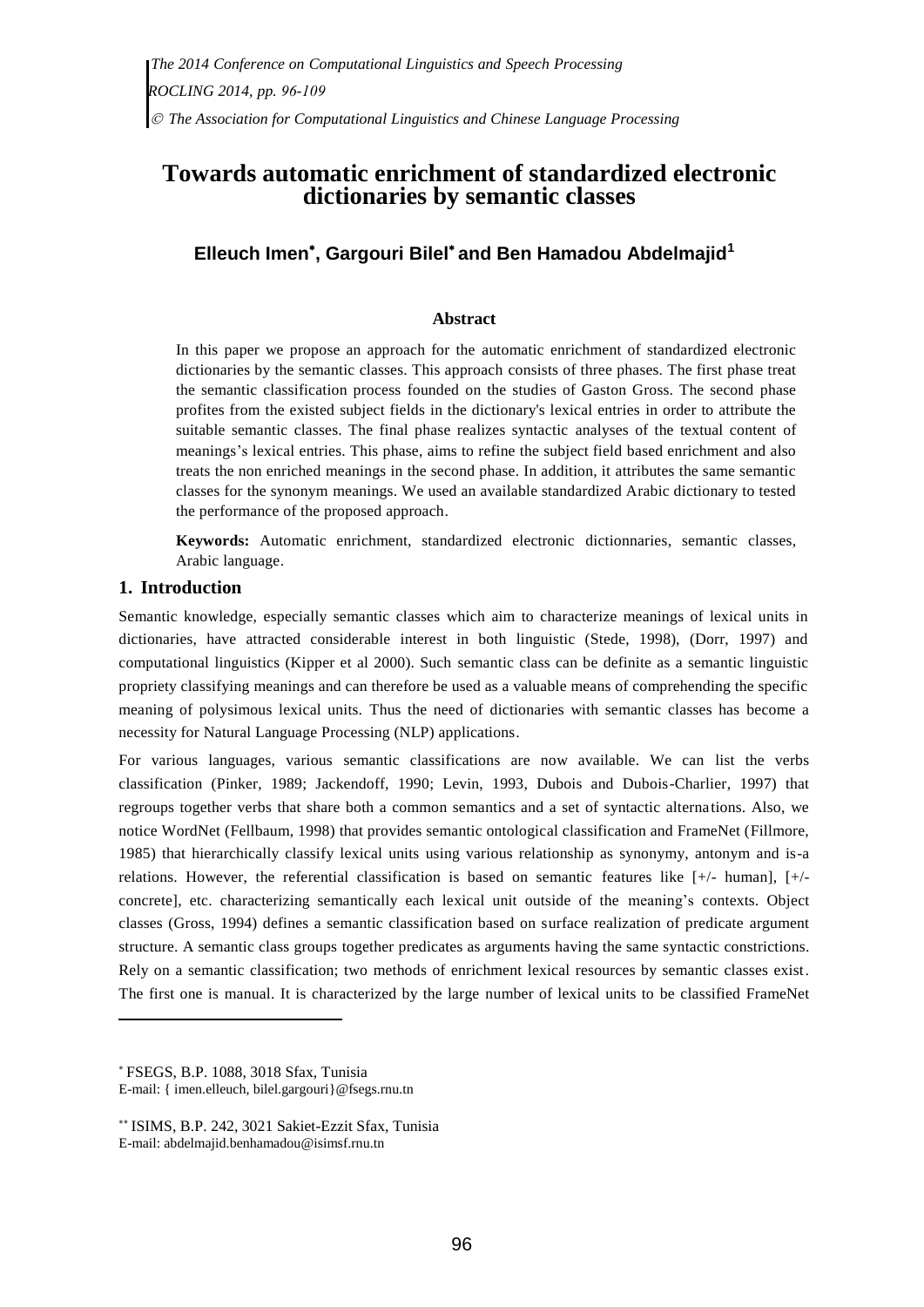(Fillmore, 1985) this is why it is a costly and time-consuming method. The second method is automatic. It can use corpora (Fuchs & Habert, 2004), (Condamines, 2005) or in some cases, texts of the treated lexical resources (Rastier, 2001) and (Valette et al, 2006). The automatic method does not necessitate the intervention of the human expert during the enrichment process (Wilson et al., 2004). Both manual and automatic method of enrichment lexical resources with semantic classes requires the institution of the semantic classification. In addition, the ability of the structure's dictionary to receive semantic classes is important. In fact, some models of lexical resources do not supply the affectation of the semantic classes to lexical units.

In order to provide a unified framework for modeling lexical resources, in general, and to facilitate the exchange and integration into NLP applications, the LMF (Lexical Markup Framework) standard (Francopoulo & George, 2008) ISO 24613 is published. This standard allows the modelization of all linguistics levels such as the morphological, the syntactic, the semantic and the syntactico-semantic ones.

Considering the importance of the semantic classes to characterize the meaning of lexical units, and profiting from the fine model of LMF lexical resources to receive semantic classes, we propose in this paper an automatic approach for the enrichment of standardized LMF electronic dictionaries by semantic classes. In fact, the LMF standard offers particular fields (i.e., SubjectField) that can assist the identification of the relevant semantic class and provides synonymy relationships that can be used to improve the enrichment process. Also, in an LMF dictionary, the meaning of lexical entries is accompanied with a rich textual content. The proposed approach is founded on a semantic classification initiated by the Gaston Gross studies. An experimentation of this approach is carried out on an available standardized LMF Arabic dictionary.

The next part of this paper is organized as follows: We will start with a presentation of some related works related to semantic classification and enrichment methods. Then, we will present the LMF standard. Thereafter, we will detail the proposed approach for the enrichment of LMF standardized dictionaries with the semantic classes. After that, we will describe the experiment carried out on a standardized LMF Arabic dictionary and discuss some of the obtained results. Finally, in the conclusion, we will announce some future works.

## **2. Related works**

This section is devoted to the representation of some related works of available semantic classifications and the semantic enrichment methods of lexical resources.

#### **2.1. Semantic classification**

Several semantic classifications exist in literature. We can mention the verbs classification (Pinker, 1989; Jackendoff, 1990; Levin, 1993, Dubois & Dubois-Charlier, 1997). It based on both a common semantics and a set of syntactic alternations to grouped lexical units into semantic classes. This type of classification is restricted to certain class types and treats only verbs. So no comprehensive classification is available limits the usefulness of the class for practical NLP tasks.

Moreover, we can note the ontological classification like WordNet (Miller, 1990) that intended to classify philosophical things as they exist in the world. It is particularly appropriate for object modeling, including their relationships and properties. Therefore, content of ontology does not interact directly but rather with relationships (i,e synonymy, antonym, part of, is-A,…). This semantic classification does not consider the use's context of lexical units, further it groups word into classes as presented in the real world without referring to the linguistics features.

Also, we can cite the referential classification (Gross, 1975) (Dichy, 2000) that used semantic features like [+/ concrete], [+/- human]. Those features are attached to lexical units to describe their appurtenance to the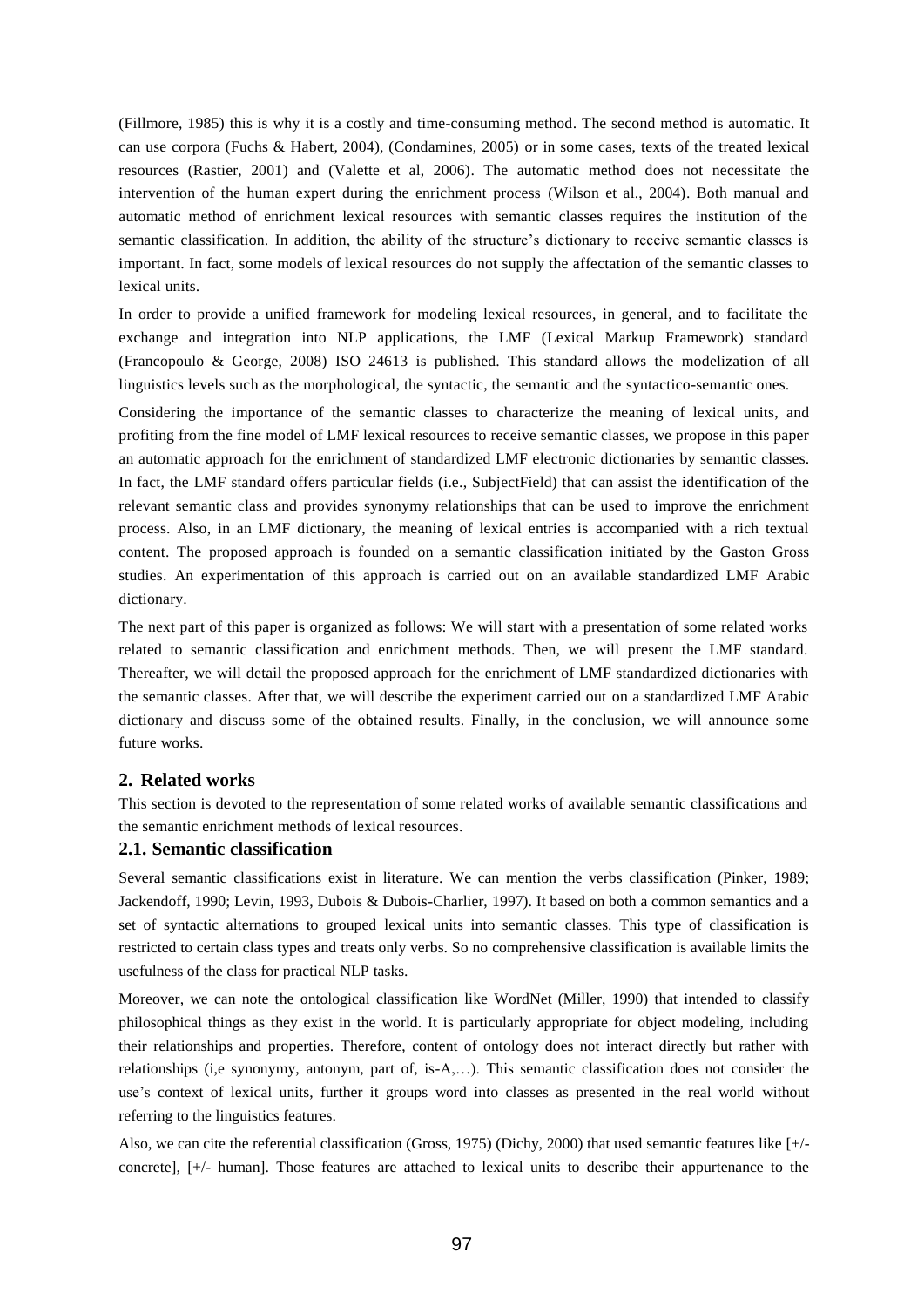semantic classes. This semantic classification assigned semantic features to lexical entries without taking into account the uses of the lexical units.

Another kind of semantic classification is proposed by Gaston Gross (Gross, 1994). It classifies lexical units into semantic classes based on predicate-argument structure. Thus, a semantic class groups together predicates as arguments sharing syntactic and semantic behaviors. Therefore, this classification insures the taking into account the multiple meanings of senses lexical entries depending on a specific use context.

Finally, we can conclude that the ontological and the referential classification do not guarantee the polysemy of lexical entries because they do not take into account meanings in the classification process. Or the verbs classifications classify only verbs and neglect the other part of speech whereas, the Gaston Gross semantic classification defines a syntactico-semantic classification based on predicate-argument structure. Thus, the variety meaning of senses lexical entries related to an applicable context was ensuring.

#### **2.2. Semantic enrichment**

Firstly, the semantic enrichment was done manually. Doing so, this enrichment necessitates high linguist capacities in order to affect the pertinent semantic class to meaning. The LADL tables (Gross, 1975) is one of studies that is based on a manually affectation of semantic features to lexical units meanings.

It is clearly that this manual enrichment is the most relevant one, but it requires a costly time because the vast number of lexical units to be classified and it necessitate the availability of the linguist who attribute the adequate semantic classes to meanings.

With the progress characterizing the computational linguistic domain, the enrichment methods become automatic. This automatic enrichment uses both linguistics features and mathematics techniques to classifying lexical units. This enrichment is marked by three ways. The first uses the linguistic tools for preparing the corpus before classifying lexical units by means of clustering tools (Wilson et al., 2004). In fact, the construction of the corpus requires the annotation steps that represent a heavy and time consuming task. Several clustering algorithms can be used as Ripper (Cohen, 1996). The second way uses techniques of automatic clustering (Hatzivassiloglou & McKeown, 1997). In this case, it is necessary to add syntactic and semantic features in order to achieve the automatic enrichment. The third way consists of using linguistic and statistical approaches. The purpose of this way is to build several types of classifiers and combine their results, either by voting systems or by clustering algorithms (Dziczkowski & Wegrzyn-Wolska, 2008). This kind of enrichment needs heavier treatments than the other manners listed above.

#### **3. LMF standardized model**

LMF is a standard ISO 24613 for modeling lexical knowledge of the majority of natural languages (Francopoulo & George, 2008). It provides a common model for the representation of electronic lexical resources with guarantees the exchange of data between and among these resources. The LMF model is composed of a core package and a range of extensions referring to the various levels of linguistic analysis (i.e., morphological, syntactic, semantic and syntactico-semantic). The LMF core package describes the basic hierarchy of lexical entry information, including information on the form. The LMF extensions are added to the LMF core components in conjunction with the additional components required for the specific resource modeling. Indeed, to obtain lexical resources according to the LMF standard, it is sufficient to have the core package, then, optionally select packages of extensions necessary to the representation of the modeled dictionary. It is also, essential to select from each extension the corresponding LMF classes required to the treated language. For example, the core package provides the *Sense* and the *Definition* classes to describe the meaning of a lexical entry. The MRD (Machine Readable Dictionary) extension reserves the *Subject Field* class to represent the domain of use of a *Sense* and the *Context* class to describe the authentic context for the use of the word form managed by the lexical entry. The LMF semantic extension designates the *Sense Relation* class to describe the possible relationship between *Senses* instances such as synonymy and autonomy. Then,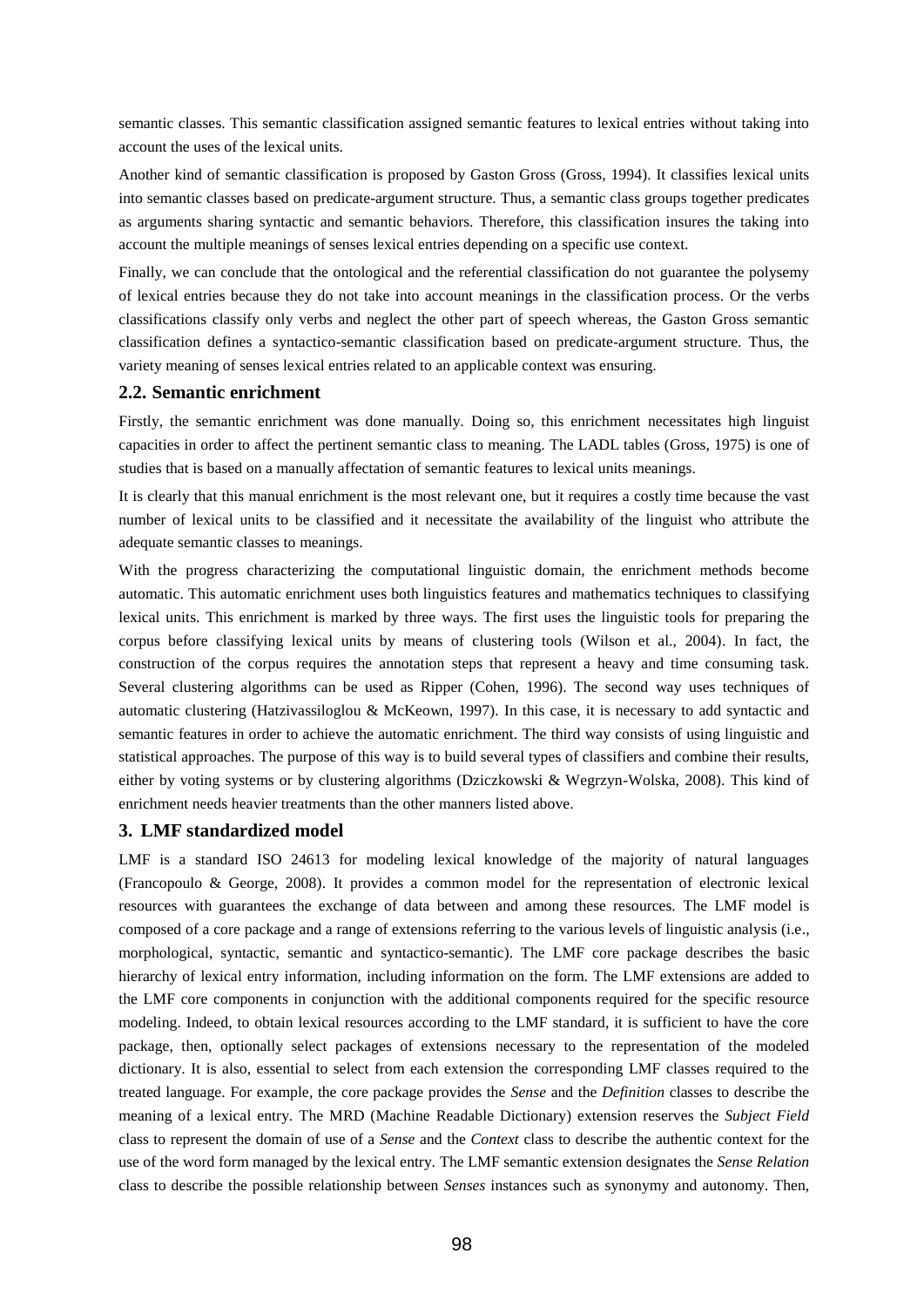the resulting model will be decorated with the Data Categories Registry  $(DCR)^2$  required for the modelization of the dealt language.

# **4. Proposed approach**

In this section, we detail the proposed approach for the automatic enrichment of LMF standardized electronic dictionaries by the semantic classes. The following figure 1 illustrates steps of this approach.



## *Figure 1: Proposed approach*

The proposed approach is composed of three steps: a semantic classification and two phases of automatic enrichment. To accomplish the aims of the semantic classification, this step requires the hyper-classes of the Gaston Gross classification and a list of verbs and nouns of the studied language in input. The results of the semantic classification step are the ontology of the classification and a list of appropriate verbs and nouns characterizing this classification. Whereas, the SubjectField based enrichment uses the ontology of the classification to enrich the LMF normalized dictionaries by identifying semantic classes. The analysis based enrichment requires achieving the enrichment of the LMF normalized dictionary, both the ontology of the classification and the list of appropriates verbs and nouns identified previously.

## **4.1. Semantic classification**

## **4.1.1. Basic concept**

Our semantic classification is based on the studies of the Gaston Gross (Gross, 1994) semantic classification (see section 2). This classification uses the predicate-argument structure to classify lexical units. Thus, the simple sentence represents the minimum unit of analysis. Indeed, two major semantic classes characterize this classification namely: the semantic classes of predicates and the semantic classes of arguments. However, prior to the object classes, and based on syntactic features, the classification maintains classes that regroup all predicates that share the common syntactic behaviors named Hyper-classes. Thus, hyper-classes of predicates, specified by this classification are: "ACTION, EVENT, STATE and PREDICATIVE HUMAN." While hyperclasses of arguments are: "HUMAN, CONCRETE, PLANTS, ANIMALS, TIME, RENTAL and ABSTRACT." These hyper-classes are subject to sub classifications by means of arguments permutations (distributional criteria) appearing in one or more positions of arguments related to a given predicate. Thus, if a permutation of a noun by another contributes to a rupture of the meaning of a predicate sense, then a new object class is required to be created. These object classes allow highlighting the different uses of a polysemous predicate.

<sup>&</sup>lt;sup>2</sup> www.isocat.org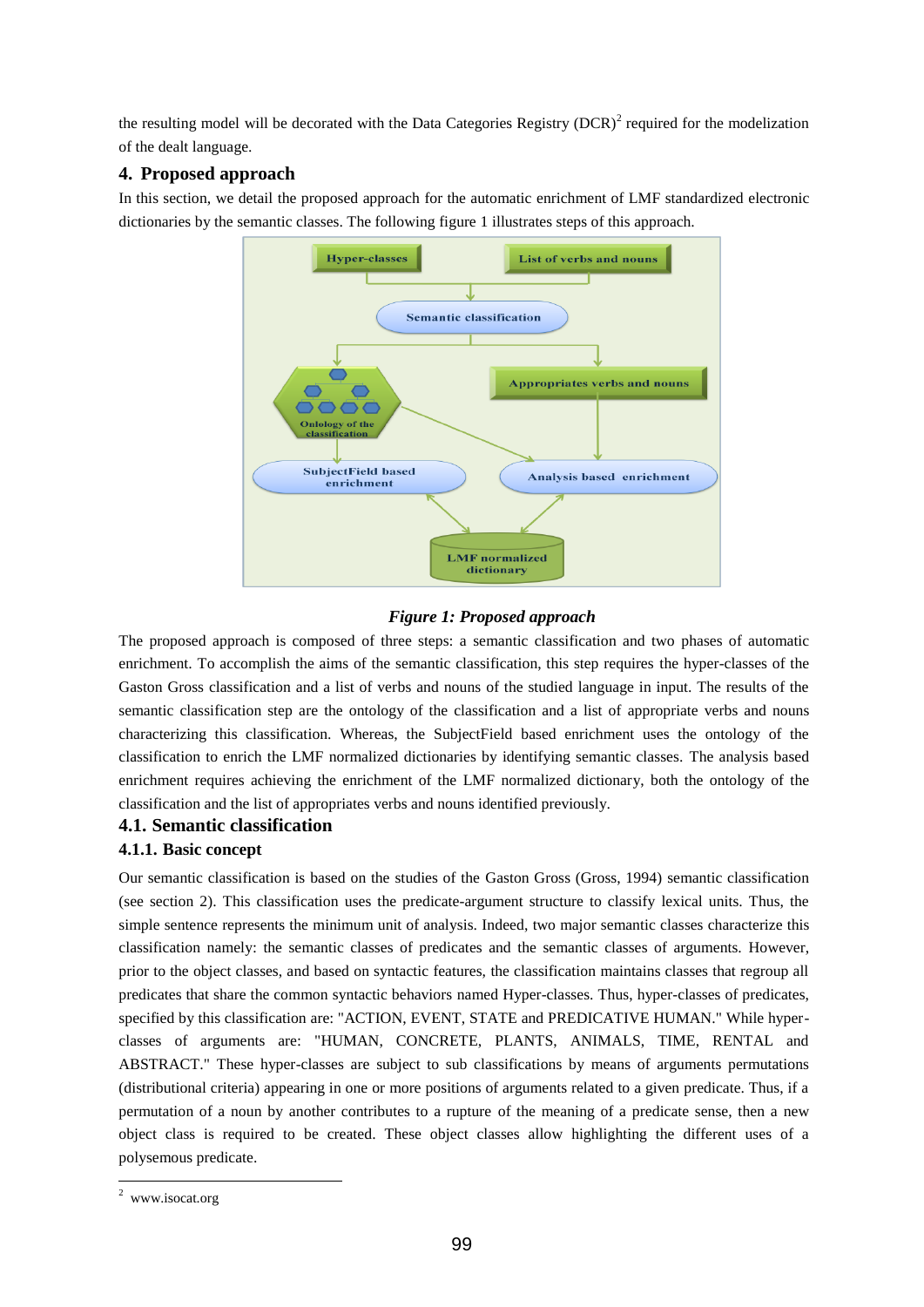#### **4.1.2. Steps of the semantic classification**

We propose in figure 2 the general semantic classification process.



#### *Figure 2: Semantic classification*

The process of the proposed semantic classification is realized manually by a linguist. It composed by three steps: (i) Adaptation of the classification, (ii) Identification of appropriates verbs and nouns and (iii) Identification of object classes.

i. Adaptation of the classification:

*Hyper-classes* of the Gaston Gross studies (see section 4.1.1) and a *list of verbs and nouns* of the studied language perform together in order to accomplish the adaptation of the adaptation of the classification step. Considering that the semantic classification is performed by a linguist, this step requires the abilities of this expert and the syntactic features of the studied language in order to study the possibility of the adaptation of the semantic classification on the studied language. On the basis of syntactic features of the studied language, the expert can identify new hyper-classes appropriate to the treated language, delete or rename the existing semantic hyper-classes. Therefore the *compliant hyper-classes* represent the result of this step.

ii.Identification of appropriates verbs and nouns:

On the basis of the novel list of *hyper-classes* identified in the previous step, related to the specific studied language, the identification of appropriates verbs and nouns take place. This step aims to detect the *appropriate list of verbs and nouns* characterizing each hyper-classes of the proposed semantic classification.

iii. Identification of object classes:

The object class concept represents the characteristic of the proposed semantic classification. Thus, the aim of this step is the *identification of object classes* for each semantic class. To accomplish this objective, this step requires the *compliant hyper-classes* of the studied language and the list of *appropriates verbs and nouns* recognized in the last step. The results of this step affect predicates-semantic classes to as well as arguments. Indeed, the expert benefits from the syntactic features of the studied language in order to identify objects classes relating respectively to hyper-semantic classes of predicates and arguments. As hyper-classes, the identification of the object classes outcomes a list of verbs and nouns characterizing each object class. This list performs to update the list of appropriates verbs and nouns of the classification. An *ontology of the classification* that's regroups all complaint hyper-classes and object classes related to the studied language represent the result of this step.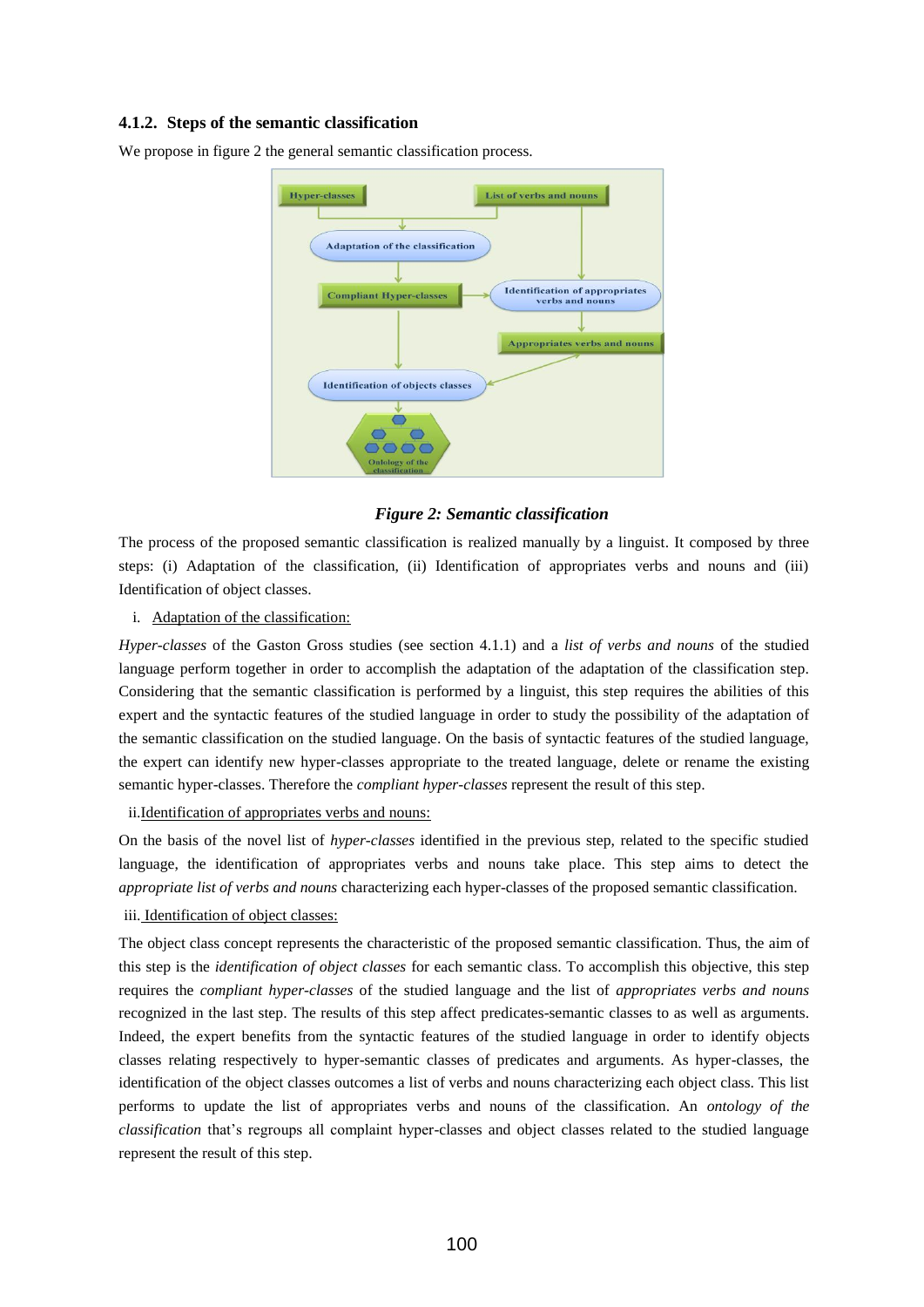## **4.2. Enrichment of LMF standardized dictionaries**

After developing a semantic classification, the enrichment process of the standardized LMF dictionaries with semantic classes will take place. It composed of two main phases: (i) the Subject Field based enrichment that benefited from the LMF dictionaries structure, particularly from the uses domains related to meanings of lexical entries (ii) the analysis based enrichment that uses features of the obtained semantic classification.

#### **4.2.1. Subject Field based enrichment**

This enrichment is based on the field "SubjectField" according to the LMF model. As shown in figure 3, it consists of two steps described as follow:

i. Searching senses with "SubjectField": the domains of uses for each "*Senses"* of lexical entries in *LMF normalized dictionary* are represented through a class named "SubjectField". The aim of this step is the extraction from the dictionary*, Senses* related to treated lexical entry containing the "SubjectField" field.

ii. Identification of semantic classes: a pretreatment realized on the obtained semantic classification and the existed "Subjectfield" in an LMF stadardized dictionary can made a directly correspondence between the hyper-semantic classes or the object classes with the "SubjectField". If this is the case, this step identifies the semantic class from the *ontology of the classification* related to the founded *"SubjectField"* and updates the LMF standardized dictionary by the addition of the retained semantic class to the corresponding *Sense*.



*Figure 3: Subject Field based enrichment* 

#### **4.2.2. The analysis based enrichment**

The analysis based enrichment uses the features of the retained semantic classification. The following figure 4 illustrates the steps of this kind of enrichment.



*Figure 4: Analysis based enrichment*

The list of appropriates verbs and nouns and the ontology of the classification represent the input of analysis based enrichment. It is composed by the following five steps: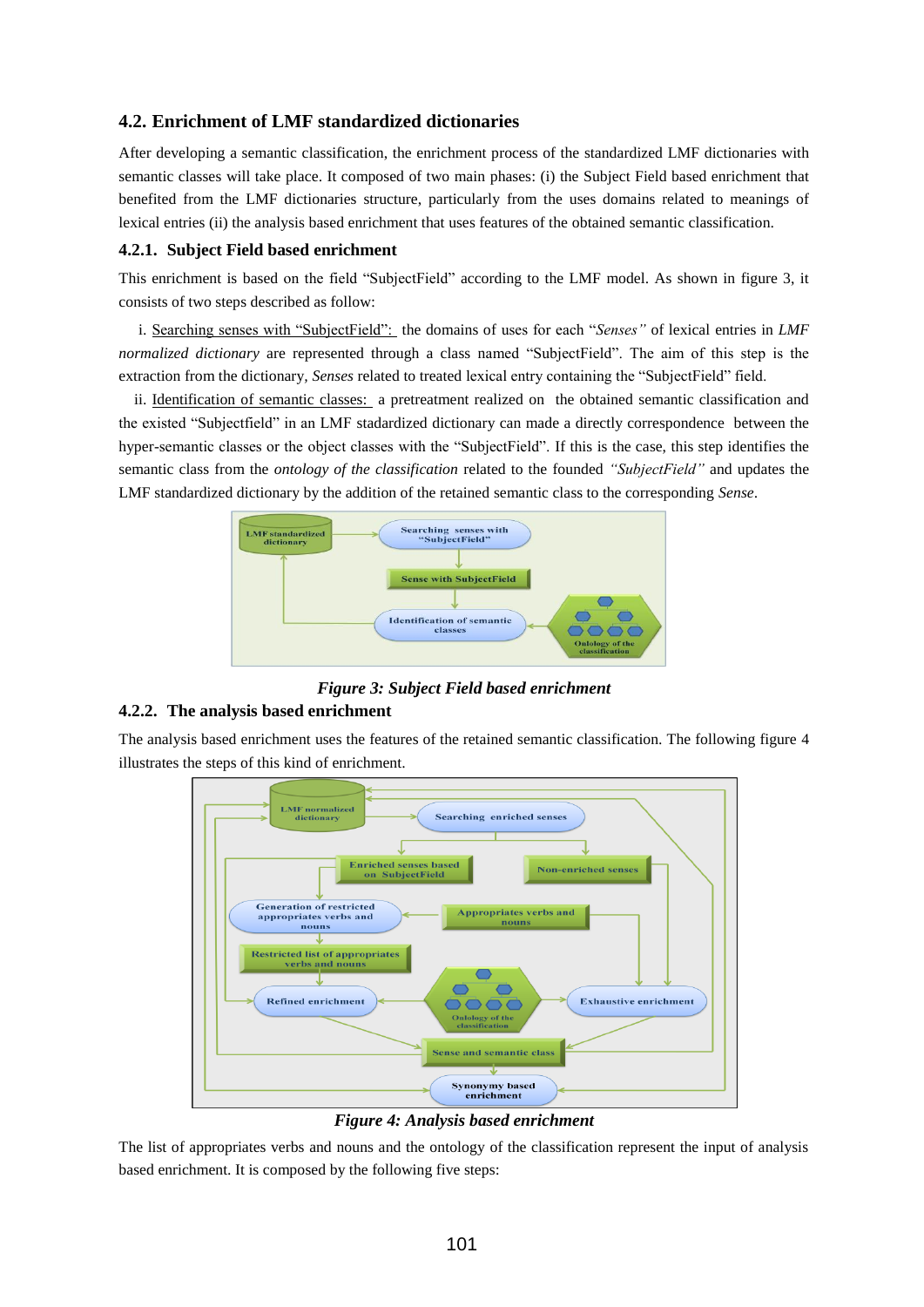i. Searching enriched senses: this step aims to search from *LMF normalized dictionary* the *enriched senses* with semantic classes based on the SubjectField based enrichment and in the same time the *nonenriched senses*. A specific treatment will be affected to those senses in the next step.

ii. Generation of restricted appropriates verbs and nouns: the assignment of the semantic class identified by the SubjectField based enrichment is not a definitive assignment. Indeed, in order to achieve the definitive enrichment, this step requires for the realization of its process both the *Appropriates verbs and nouns* and the *Enriched senses based on SubjectField. The restricted appropriates verbs and nouns* represent the result of the generation of restricted appropriates verbs and nouns phase.

iii. Refined enrichment: the *restricted list of verbs and nouns* identified in the last step, *the sense already enriched based on SubjectField* and *the ontology of the classification* represents the input of this step*.* Indeed, this step uses the *restricted list of verbs and nouns* to analyze the textual content of the enriched "Sense" in order to refine the semantic class assignment. Thus a relevant *semantic class* is identified based on the ontology of the classification and will definitive be attribute to the treated *Sense*.

iv. Exhaustive enrichment: the exhaustive enrichment concerns the *non-enriched senses*. In fact, a specific treatment is performed to those non-enriched senses by the means of the *Appropriates verbs and nouns identified* by the retained semantic classification. This treatment consist of an analyze of the *"Contexts"* and the *"Definitions"* field related to a Sense of a lexical entry in the *LMF dictionary* using the appropriate verbs and nouns. This analyze identify the relevant semantic class from *the ontology of the semantic classification* which will be affected to the Sense in order to enrich semantically the LMF dictionary.

v. Synonymy based enrichment: in this step we have identified and affected a semantic class to the treated Sense. After that, the synonymy based enrichment takes place, it aims to search the synonymy senses related to the treated sense. Then, the same semantic class identified by the exhaustive or the refined enrichment will be affected to the synonymy senses. At the end of this step, we obtain an enriched sense with the relevant semantic class and also the related synonymy senses enriched by the same semantic class.

#### **5. Experimentation on the Arabic language**

This section focuses an experimentation of the proposed approach of the automatic enrichment of standardized dictionaries by semantic classes. An Arabic LMF dictionary is used to test the performance of this approach.

#### **5.1. Choice of the Arabic language**

With respect to the Arabic language and to our knowledge there has been no works treated effectively an Arabic semantic classification. In fact, in literature available works are limited to some attempts of specialized dictionaries without related to any theoretical semantic classification. We can note for example, the *"* اللغح فقو العزتيح سزً*/ fiq.hu all~uγaħi wa sir~u alςarabiy~ati"* dictionary created by " الثعالثي رٌهنص ٌأت*/ Aabuw mansuwr alθ~aςaAlibiy"* which groups lexical units into thirty chapters. Each chapter is subdivided into sub-chapters grouping together lexical units sharing the same semantic meaning. The chapter " هاً السالحً تو يتصل هاً اللثاس في

 اخًاألد سائزً إليو ينضاف هأخذىا يأخذ هاً اآلالخً / fiy al*~ibaAs wa maA yat~asilu bihi wa als~ilaAH wa maA yan.DaAfu Ǎilay.hi wa saAŷiri alAadawaAti wa alĀlaAti wa maA yuA.xaDu maA.xaDahaA*" includes fortynine sub-chapters as *"*النسيج تقسين في */fiy taq.siym aln~asiyj"* "the division of tissues", "الخياطح تقسين في/*fiy taq.siym alHiyaATaħi* " "the division of sewing ", " تفصيلياً طٌالخي تقسين في/ *fiy taq.siym alxuyuwT wa tafSiyluhaA* " "the division of thread and its peculiarities "....

" الوالتس السواء العزتي الوعجن*/almuς.jam alςarabiy lias.maA'i almalaAbis"* is another Arabic dictionary specialized in the classification of Arabic nouns of clothes. *"* اتزاىين عثذ رجة*/ rajab ςabd Aib.raAhiym"* the writer of this lexical resource grouped more than 1250 clothes Arabic nouns.

#### **5.2. Illustration of the Arabic semantic classification**

#### **5.2.1. Classification of Arabic arguments**

In this section, we experiment the process of the semantic classification (see section 4.1) on the Arabic language. We were interested in this experimentation on the "CONCRETE" hyper-class of arguments. This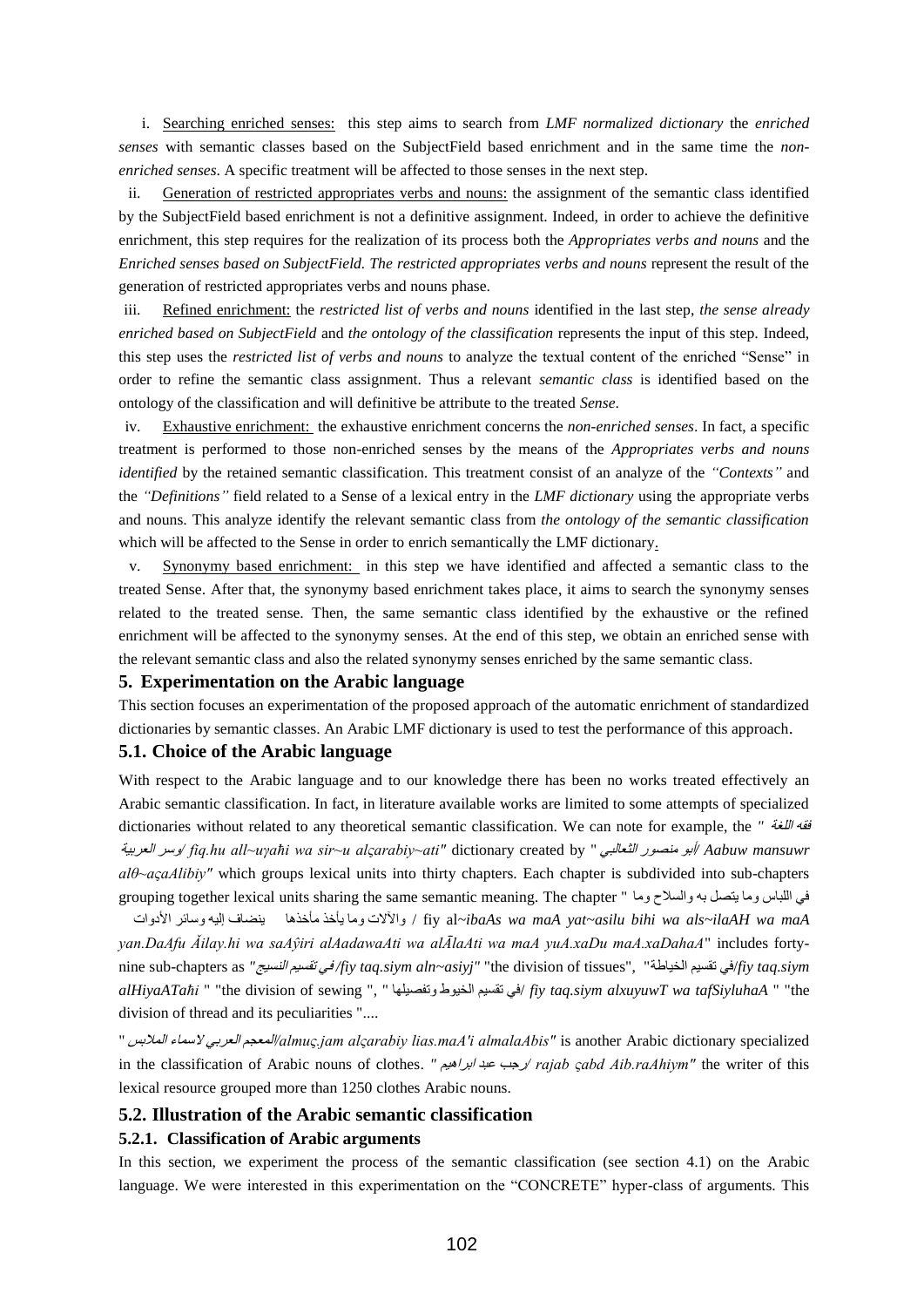hyper-class is also retained for the Arabic language from the classification of Gaston Gross. Among the object classes belonging to the "CONCRETE" hyper class we note the "Clothes" class. Indeed, the Arabic verb "لثس " "to wear", represent the appropriate verb characterizing this object class. Thus, one meaning of this verb describe an "ACTION" realized by a first "HUMAN" argument and highlighting another "CONCRETE" argument. The example bellow illustrates three sentences detailed the mean of the "لثس" "to wear" verb:

سَ التَّلْمِيذُ الْقُبَّعَةَ (1) ا<br>ا عثَل Labisa alt*~il.miydu alqub~aςaħa* The pupil wears the hat سَ التَّلْمِيذُ التَّفَاحَةَ ۖ (2) ا<br>ا عثَل Labisa alt*~il.miydu* alt*~ufaHaħa* The pupil wears the apple لَبِسَ الهَاءُ القُبَّعَةَ (3) عثَل Labisa almaA*'u alqub~aςaħa* The water wears the hat

All sentences (1), (2) and (3) are syntactically correct. But, only the sentence (1) is semantically acceptable. Indeed, in sentence (1), a "*pupil"* can "*wear a hat",* while in sentence (2) a *"Pupil"* cannot wear an *"apple"* because an *"apple"* is an "Aliment" so it can be eaten but not wean. Whereas, in sentence (3) the *"water"* is an "Aliment/ water" and cannot be wean. Those examples explicate the requirement of the creation of the "Clothes" and the "Aliment" objects classes under the "CONCRETE" hyper-class. Thus, he "Clothes" object class includes all nouns that can be worn by a "HUMAN". Arabic verbs such as: *"*خلع */xalaςa/to undress" "*ٍارتذ*/Air.tady'/to dress","* لثس */labisa/to wear",* and nouns like: *"*مساء*/kisaA''/cloth",* "لثاس/libaAs/wear"*, "*بٌث*/θaw.jbũ/dress"* characterize the "Clothes" object class.

Arguments instances of the "Clothes" object class can be: *"*اذاء*/HidaA'/shoes", "*نعل*/naς.l/sock", "*خف*/xuf~ũ/slipper", "*ثعح */qub~aςaħũ/hat", "*الًسز*/sir.waAlũ/pant", "*ويص */qamiuSũ/shirt"*. Thus, the appropriate verbs of the "Clothes" object class like *"*خلع */xalaςa/to undress" "*ٍارتذ*/Air.tady'/to dress""* لثس*/labisa/to wear"* can be correctly introduces the arguments instances list before*.* But in Arabic language, some verbs select from the "Clothes" arguments instances a specific ones but cannot use all of them. For example, the (احتذى/ Ain.taçala / to wear shoes, انتعل /AiH.tady /to wear shoes) verbs cannot precede allof the arguments instances "Clothes" but only <shoes> <الحذاء<. Thus, the sentence (القويص ٍااتذ) (he wear shoes shirt) is semantically incorrect because ( $\frac{d}{dr}$ /Ain.ta $\frac{d}{dr}$  to wear shoes) is an appropriate verb to <shoes> </refirences and (الحذاء> class and (الحذاء> class and (الحذاء / *alqamiuSũ/shirt*) does not represent <shoes> <الحذاء Therefore, it is necessary to create two objects classes under the "Clothes" namely  $\lt$ shoes $>$   $\lt$ l $\lt$ l $\gt$ and  $<$  $fringues$  > <  $\leq$ ثياب $>$ .

The table 1 in following summarizes the previous idea:

|                                        |                                   | Examples of            | verbs | ليس<br>labisa | احتذى<br>AiH.tady | لمخلخ<br>xalaça | ارتذى<br>Air.tady' | انتعل<br>Ain.tacala |
|----------------------------------------|-----------------------------------|------------------------|-------|---------------|-------------------|-----------------|--------------------|---------------------|
|                                        |                                   | nouns                  |       | to wear       | to wear shoes     | to undress      | to dress           | to wear shoes       |
| class<br>object<br><clothes></clothes> | ĵ<br>ó.<br>v<br><shores></shores> | /wi/xuf-ii/<br>slipper |       |               |                   | Ľ               |                    |                     |
|                                        |                                   | /' HidaA\مذاء<br>shoes |       |               |                   | Ľ               |                    | r                   |
|                                        |                                   | /naç.l/نەل<br>sock     |       |               |                   | Ű               |                    | Ľ                   |
|                                        | 挛<br>v<br><fringues></fringues>   | /gamiuSũ/فيص<br>shirt  |       |               | Q                 | Ű               |                    | ņ                   |
|                                        |                                   | /sir.waAlŭ/<br>pant    |       |               | ņ                 | Ľ               |                    | Q                   |
|                                        |                                   | 4.4qub~açahü/<br>hat   |       |               | Ţ,                |                 |                    | I,                  |

*Table1: Appropriate verbs for the <shoes> <***الحذاء** *<and <fringues> <***ثياب** *<object class* 

#### **5.2.2. Results of the Arabic semantic classification**

In this section we present an example of the semantic classification ontology for Arabic language. The below figure 5 illustrates some recognized hyper-classes and object classes using the proposed process of the semantic classification (see section 4.1). This figure is created with the OWL ontology.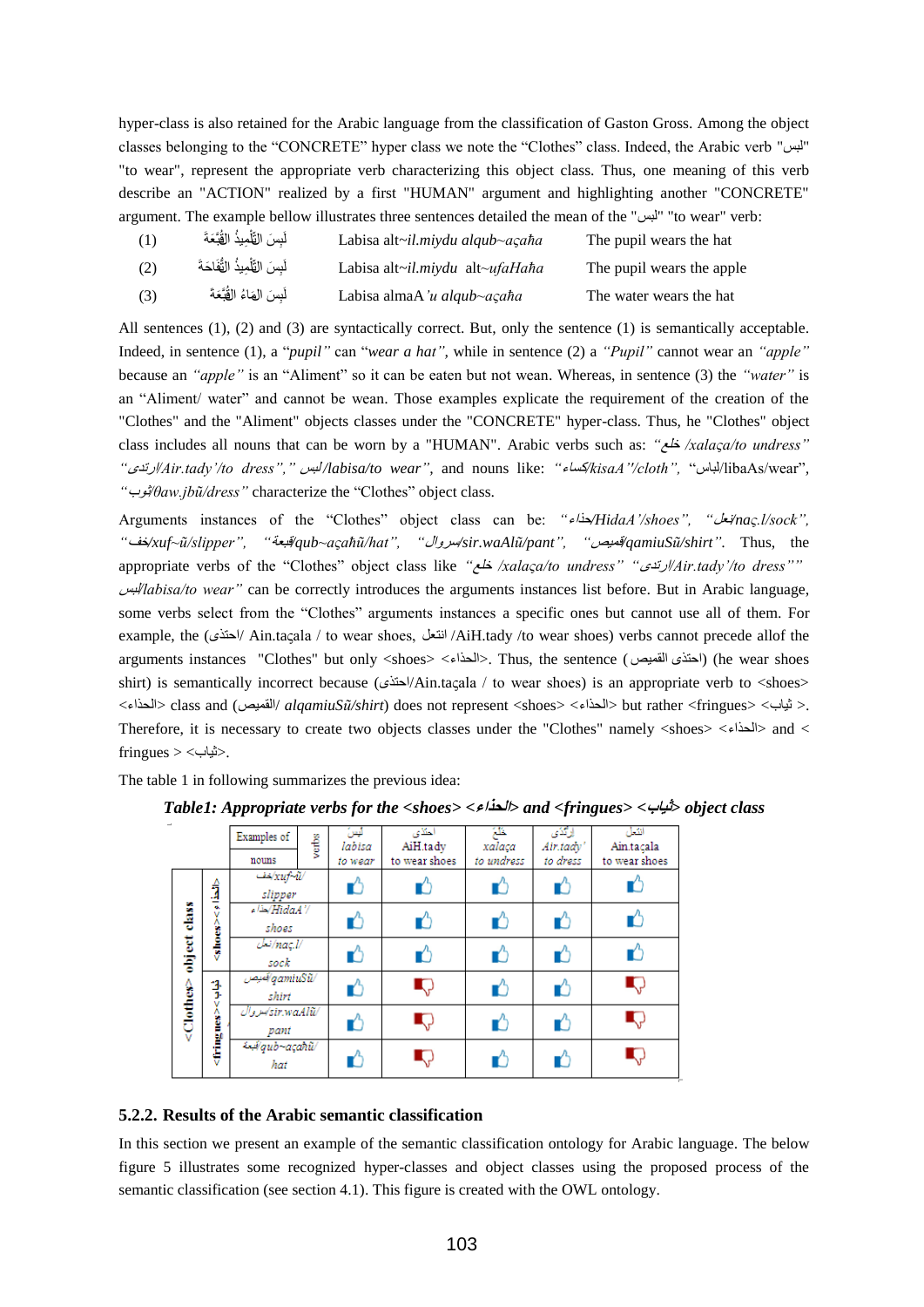

*Figure5: Examples of Arabic hyper-classes and object classes of arguments*

As presented in the figure 5, a "CONCRETE" is a hyper class. Among the object classes founded under the "CONCRETE" hyper class we note the "Clothes" and the "Aliments" subclasses. The "Clothes" object class is subdivided into the following object-sub-classes: "Head wear", "Fringues", "Shoes" and "Others Clothes". And so on for the other hyper and object classes.

Table 2 present the list of appropriate verbs and nouns related to the "CONCRETE" <clothes> class:

|                      |                    | Appropriate                                                |                                            |                         |                     |                                      |                        |                   |                             |                   |                        |                 |                      |
|----------------------|--------------------|------------------------------------------------------------|--------------------------------------------|-------------------------|---------------------|--------------------------------------|------------------------|-------------------|-----------------------------|-------------------|------------------------|-----------------|----------------------|
|                      | Object classes     |                                                            |                                            | <b>Nouns</b>            |                     |                                      |                        |                   |                             |                   |                        |                 |                      |
|                      | <b>Clothes</b>     |                                                            | ليس<br>labisa                              | خلخ<br>xalaca           | الركذي<br>Air.taday | ليَاس<br>libaA<br>s                  | ألسكة<br>Aal.b<br>isah | گوب<br>θaw.i<br>b | أثواب<br>$A\theta$ .wa $Ab$ | كستاء<br>kisaA    | أكسيّة<br>Ak.si<br>vah | رذاء<br>rida A' | أزنية<br>Ardiya<br>ħ |
|                      |                    |                                                            | to wear                                    | to<br>undress           | to dress            | dress(es)<br>wear(s)                 |                        |                   | clothe(s)<br>apparel(s)     |                   |                        |                 |                      |
| CONCRETE hyper-class |                    | <fringues><br/>争<br/>Ŵ</fringues>                          | الأو ذهن<br>tabar.na<br>sa                 | ككلاب<br>tajal.ba<br>ba | توقع<br>tabarqaça   | فتنقاض<br>faD.faAD                   |                        |                   |                             | وأانوح<br>waAsic  |                        |                 |                      |
|                      |                    |                                                            | to wear<br>the<br>bumous                   | to wear                 | to wear<br>the veil | widish                               |                        |                   |                             | ample             |                        |                 |                      |
|                      |                    | $<\!\!\mathrm{sho}\!\!\mathrm{c}\mathrm{s}\!\!\!>$<br>र्वे | المتكون<br>انتثل<br>Ain.tacala<br>AiH.tadv |                         |                     | حذاء<br>أحذيكه<br>HidaA'<br>AH.diyah |                        |                   |                             | ئىل<br>nac.l      |                        | فتكال<br>niçaAl |                      |
|                      | Sub-object-classes |                                                            | to wear<br>shoes                           | to wear shoes           |                     | shoes                                |                        |                   |                             | sock(s)           |                        |                 |                      |
|                      |                    |                                                            | نتقلا<br>tacam~ama                         |                         |                     |                                      | رأس<br>raA.s           | رؤوس<br>ruŵius    | خاس<br>Hasir                |                   |                        | حكاف<br>HaAf    |                      |
|                      |                    | <head wear=""><br/>&lt;اعلیۂاز لوے</head>                  | to wear a hat                              |                         |                     | head                                 |                        |                   | bare                        |                   |                        | unshod          |                      |
|                      |                    |                                                            | أفرك<br>daraza                             |                         | 沤<br>bakala         | رجل<br>nij 1                         | رجلون<br>njlay.n       | أرجل<br>Arjul     | á,<br>yad                   | يَثَيْن<br>yadayn | أيدي<br>Ay.dy          | كف<br>kaf       | كخون<br>kaf~ay.n     |
|                      |                    | <others wear=""><br/>&lt; شهرها&gt;</others>               | to sew                                     |                         | to buckle           |                                      | foot                   |                   |                             | hand(s)           |                        |                 | forehand(s)          |

*Table2: Appropriate verbs and nouns of the <clothes> object class*

# **5.3. Illustration of the enrichment of the Arabic LMF dictionary 5.3.1. Arabic LMF standardized dictionary**

The Arabic LMF standardized dictionary is a lexical resource conforms to the LMF standard ISO-24613. The model of this dictionary (khemakhem et al 2013) covers all lexical levels: morphological, syntactic, semantic and syntactico-semantic. This dictionary contains about 37000 lexical entries among them 10800 verbs and 3800 roots.

## **5.3.2. Experimentation of the "SubjectField" based enrichment**

In Arabic LMF standardized dictionary, three classes namely *Definition*, *Context* and *SubjectField* characterize the *sense* of lexical entry. The *Definition* determines the meaning of sense. While the *Context* gives an example of using sense. Regarding the *SubjectField* it describes the use's domain related to a given sense of a lexical entry. The table below contains some examples of domains available in the Arabic LMF standardized dictionary.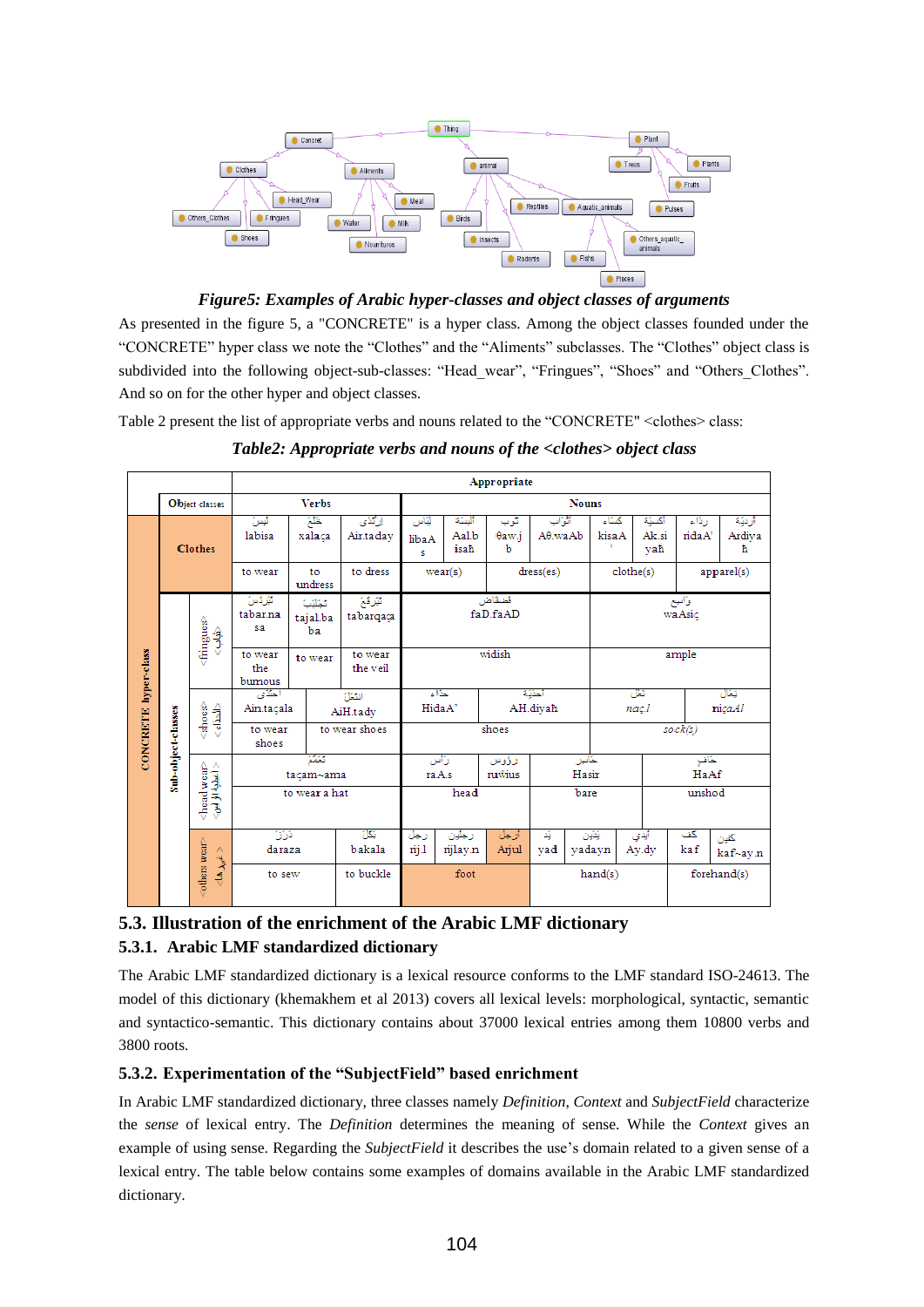| <b>Subject Field</b> |                       |            |  |  |  |  |  |  |
|----------------------|-----------------------|------------|--|--|--|--|--|--|
| In Arabic            | <b>Transliterated</b> | In English |  |  |  |  |  |  |
| حَيَوَان             | HayawaAn              | Animal     |  |  |  |  |  |  |
| خشَرَة               | Hašarah               | Insect     |  |  |  |  |  |  |
| نُبَات               | nabaAt                | Plant      |  |  |  |  |  |  |
| هَنْدَسَة            | han.dasah             | Geometry   |  |  |  |  |  |  |
| طبخ                  | Tab.x                 | Culinary   |  |  |  |  |  |  |
| جُغْرافيَا           | juy.raAfãyaA          | Geography  |  |  |  |  |  |  |
| <u>مُوسِيقَى</u>     | musiyqaA              | Music      |  |  |  |  |  |  |
| ريَاضَة              | riyaADaħ              | Sport      |  |  |  |  |  |  |
|                      | Tib                   | Medicine   |  |  |  |  |  |  |
|                      | cas.kar               | Military   |  |  |  |  |  |  |

*Table3: Examples of available Subject Field in the Arabic standardized dictionary*

In the Arabic LMF normalized dictionary, the "اىٌاي" "Animal" "HayawaAn" and the "اشزج" "Hašaraħ" "Insect" *SubjectFields* can be grouped into the "animal" hyper-class. It is important to indicate that the "اشزج " "Hašaraħ" "Insect" *SubjectField* corresponds directly to the object class named "Insect" and the " "HayawaAn" "animal" *SubjectField* may correspond to the object classes: "Bird", "Rodents", "reptiles" and "Aquatic-animals" as shows in figure5.

The following figure 6 illustrates an example of the SubjectField based enrichment.



*Figure 6: The SubjectField based enrichment applied to a sense of lexical entry*

## **5.3.3. Experimentation of the analysis based enrichment**

The analysis based enrichment is subdivided into two kind of enrichment. The first enrichment appointed refined enrichment requires for the progress of its process the restricted list of verbs and nouns in order to refine the primary enrichment carried out in the SubjectField based enrichment. Or the second enrichment is exhaustive, concerning only non-enriched senses, uses the appropriate verbs and nouns of the semantic classification in order to realize the semantic enrichment of the dictionary.

The table 4 given in the following, contains the restricted list of appropriates verbs and nouns related to the "اىٌاي" "HayawaAn" "animal" arguments hyper-class.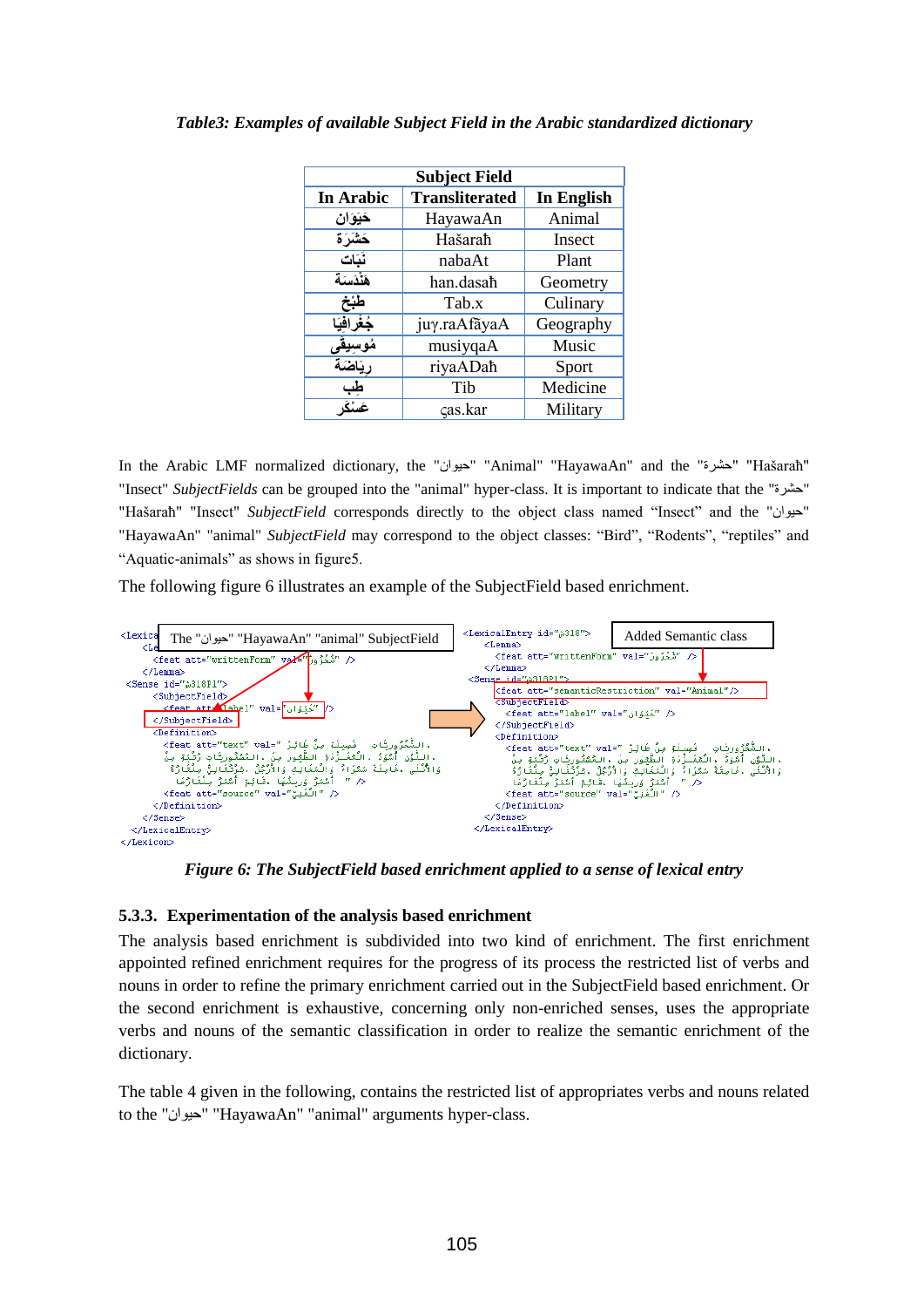| <b>Hyper</b><br>class | <b>Restricted list of</b><br>appropriate nouns<br>and verbs |          | Object<br>classes |                | <b>Restricted list of</b><br>appropriate nouns and<br>verbs | Sub-Object-classes |                     |
|-----------------------|-------------------------------------------------------------|----------|-------------------|----------------|-------------------------------------------------------------|--------------------|---------------------|
|                       | حمام                                                        | عصفو ر   |                   |                |                                                             |                    |                     |
| Animal                | لمأثر<br>طير                                                | طيو ر    | <b>Bird</b>       |                |                                                             |                    |                     |
|                       | زاحف                                                        | زواحف    | Rodents           |                |                                                             |                    |                     |
|                       | قواضم                                                       | قوارض    | Reptiles          |                |                                                             |                    | 'Ц <u>ИИНИН</u> ИНА |
|                       | ماء                                                         | البِحَار |                   | سمك            |                                                             | أسمأك              | Fish                |
|                       |                                                             |          | Aquatic-          | حيتان          | حوت                                                         | الثَّنْبِيَّاتِ    | Pisces              |
|                       | بحري                                                        | مباه     | animals           | القِشْرِيَّاتِ | رَخْويَّةٍ                                                  | مَحَار يَّابَ      | Others-aquatic-     |
|                       |                                                             |          |                   |                |                                                             |                    | animals             |

*Table4: Restricted list of appropriate verbs and nouns of "Animal" hyper-class*

The application of the process of the refined enrichment by using the restricted list of verbs and nouns (table5 in yellow) on the last extracted fragment used in the SubjectField based enrichment (figure 6) can give the enrichment presented in the following figure 7.



*Figure 7: The refined enrichment applied to a sense of lexical entry*

In the following, we present an experimentation of the exhaustive enrichment using the appropriate verbs and nouns applied to non-enriched senses. The analysis of *Contexts* and *Definitions* of senses related to a lexical entry in the Arabic LMF standardized dictionary by using the appropriate verbs and nouns (table4) can identify the relevant semantic class.



Figure 8: The exhaustive enrichment applied to a sense of lexical entry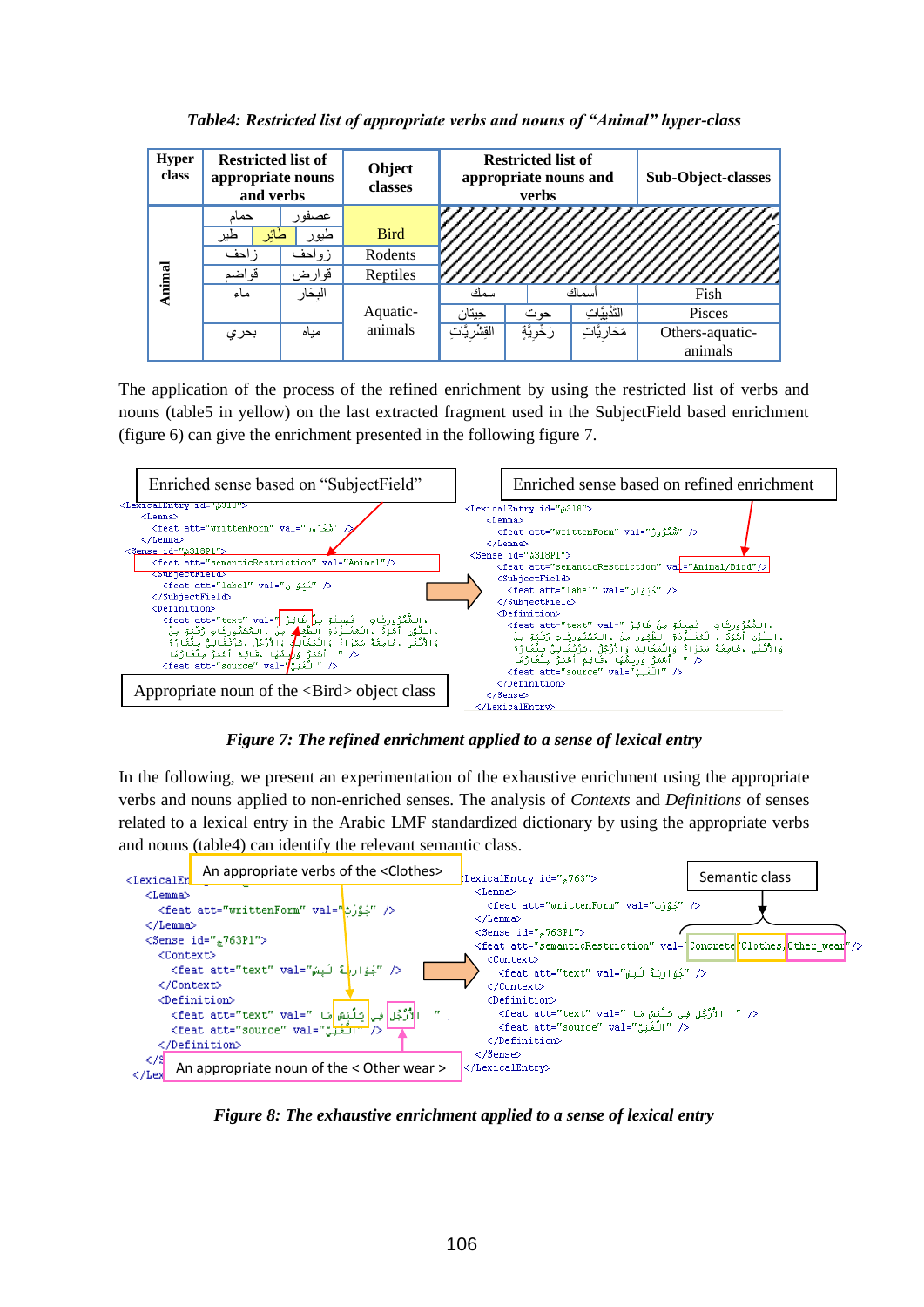# **5.4. Results**

To test the performance of the carried out experimentation, we have realized a statistical evaluation.

Our Arabic standardized dictionary contains in total 34000 lexical entries including 62157 senses. Concerning the SubjectField based enrichment experimentation; we have used 4 "SubjectField" (Animal, Insect, Plant and Culinary) among the 19 available in the Arabic dictionary. And for the analysis based enrichment we have choice only the "CONCRETE" hyper class and specially the "Clothes" object class to experiment the process of this kind of enrichment.

The table 5 below gives the statistical evaluation of the "SubjectField" and the analysis based enrichment.

|                             |                 | <b>SubjectField based</b><br>enrichment | <b>Analysis based</b><br>enrichment<br>(exhaustive step) |
|-----------------------------|-----------------|-----------------------------------------|----------------------------------------------------------|
|                             | <b>Animal</b>   | 197                                     |                                                          |
| Number of                   | <b>Insect</b>   | 19                                      |                                                          |
| <b>Subject Field</b>        | <b>Plant</b>    | 242                                     |                                                          |
|                             | <b>Culinary</b> | 39                                      |                                                          |
| <b>Total</b>                |                 | 497                                     |                                                          |
| <b>Correct assignment</b>   |                 | 454                                     | 90                                                       |
| <b>Incorrect assignment</b> |                 | 43                                      | 52                                                       |
| <b>Recall</b>               |                 | 91,34 %                                 | 26 %                                                     |
| <b>Precision</b>            |                 | 98<br>$\frac{0}{0}$                     | 63 %                                                     |

# **6. Conclusion and perspectives**

In this paper, we have proposed an approach for the automatic enrichment of LMF standardized dictionaries with semantic classes. This approach is composed of a semantic classification based on the Gaston Gross studies and two types of enrichment. The first enrichment named SubjectField based enrichment, takes advantages from the structure of an LMF dictionary where meanings contain the domain of use of a lexical entry. The second enrichment called analysis based enrichment, uses the features of the proposed semantic classification based on appropriates verbs and nouns specifying each semantic class and applied to the available text components in the dictionary.

We carried out experimentation, by using an available Arabic standardized dictionary. The obtained results are satisfying concerning the SubjectField based enrichment. The synonymy based enrichment can reduce the enrichment effort at thirds because on average, the synonymy relation connects three or more senses.

In the future, we opted to achieve the experimentation on the others semantic classes of the proposed semantic classification for Arabic language and to complete the rest of SubjectField existed in the Arabic LMF standardized dictionary. In addition, we consider improving the analysis based enrichment by adding more efficient syntactic-semantic analysis. Finally, we foresee that the enrichment can offer the flexibility to create new oriented versions of the semantic knowledge needed for different NPL applications.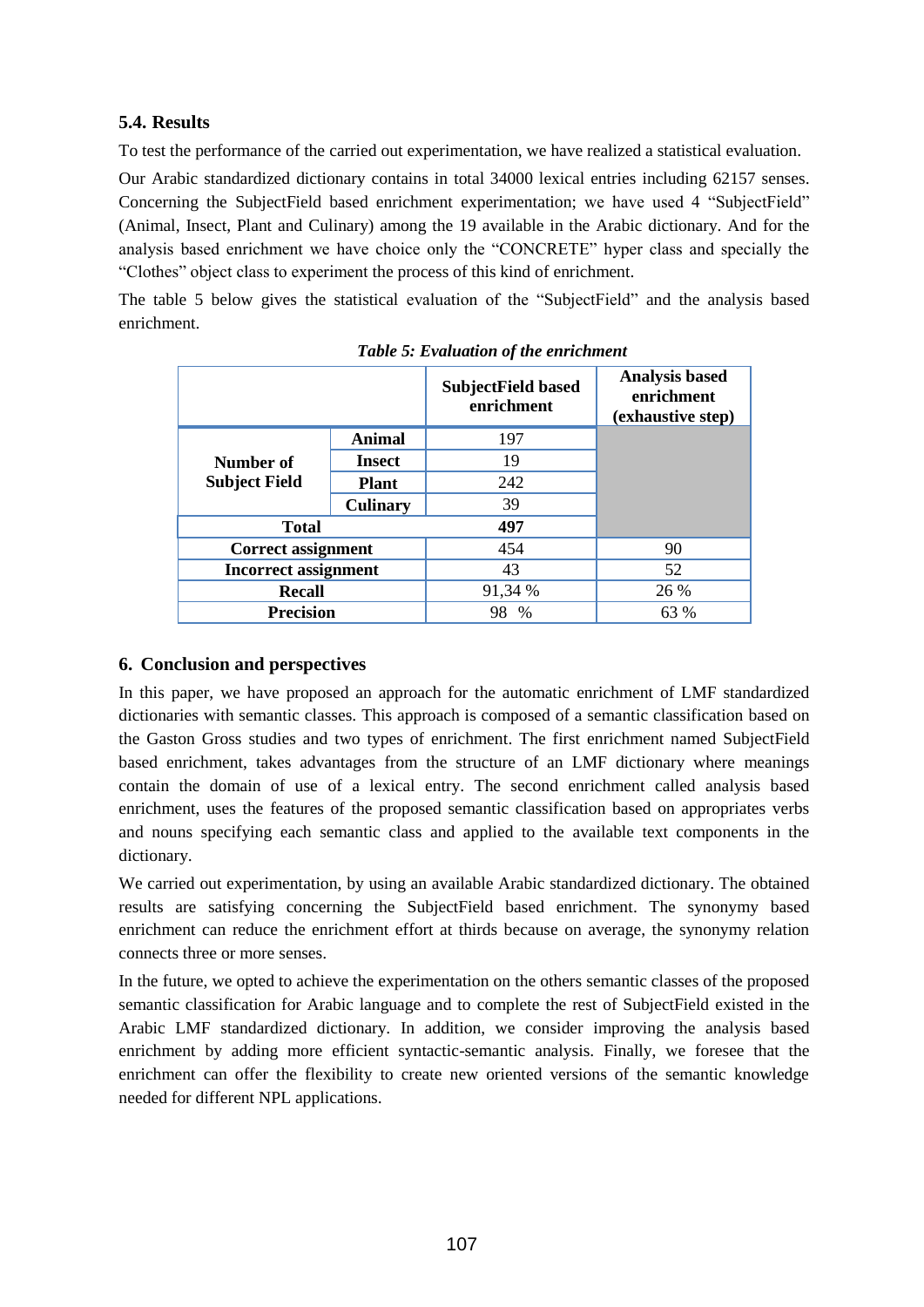### **Reference**

- Cohen, D. (1996). Law, social policy, and violence: The impact of regional cultures. *Journal of personality and Social Psychology,* 70.961-978.
- Condamines A. (2005). Sémantique et corpus, quelles rencontres possibles ? Sémantique et corpus, A. Condamines, éd., Paris : Hermès.
- Dichy, J. (2000). Morphosyntactic Specifieers to be associated to Arabic lexical Entries- Methodological and Theoretical Aspects. *Proceddings of ACIDA'2000. Monastir, Tunisia, 22-24 March 2000. Corpora ans Natural Language Processing. Volume, p.55-60.*
- Dorr, B. (1997). Large-scale dictionary construction for foreign language tutoring and interlingual machine translation. *Machine Translation*, 12(4):271–325.
- Dubois, J. & Dubois-Charlier, F. (1997). [Les verbes français \(LVF\)](http://www.modyco.fr/index.php?option=com_content&view=article&id=1756&Itemid=19&lang=f) *. Jean Dubois et Dubois-Charlier Françoise Diffuseur exclusif. Larousse Bordas, Paris.*
- Dziczkowski, G. & Wegrzyn-Wolska, K. An autonomous system designed for automatic detection and rating of film reviews. Extraction and linguistic analysis of sentiments. *In IEEE/WIC/ACM International Conferences on Web Intelligence*. WI'08, Australie.
- Fellbaum, C. (1999). The organization of verbs and verb concepts in a semantic net. In P. Saint-Dizier, editor, *Predicative Forms in Natural Language and in Lexical Knowledge Bases*, pages 93–110. Kluwer Academic Publishers, Netherlands.
- Fillmore, C.J. (1985). Frame and the semantics of understanding.Quaderni di semantica, 6(2):222–254.
- Francopoulo, G. & George, M. (2008). ISO/TC 37/SC 4 Rev.16. *Language resource management- Lexical markup framework (LMF)*.
- Fuchs, C., Habert, B., éd. (2004). Traitement automatique et ressources numérisées pour le français, Le français moderne, Vol. 72, n°1.
- Gross, G. (1994). Classes d'objets et description des verbes. *Langages,* 115, 15-30.
- Gross, M. (1975). Méthodes en syntaxe : Régimes des constructions complétives. Hermann, Paris, France.
- Habash, N., Soudi, A., Buckwalter, T., et al. (2007*). In Arabic Computational Morphology: Knowledgebased and Empirical Methods*. ISBN: 978-1-4020-6045-8
- Hatzivassiloglou, V., McKeown, K. (1997). Predicting the Semantic Orientation of Adjectives. *ACL '98 Proceedings of the 35th Annual Meeting of the Association for Computational Linguistics and Eighth Conference of the European Chapter of the Association for Computational Linguistics.* Pages 174-181.
- Jackendoff, R. (1990). *Semantic Structures*. MIT Press, Cambridge, Massachusetts.
- Khemakhem, A., Gargouri, B., Haddar K. Ben Hamadou, A, et al. (2013). LMF for Arabic, chapter in the book *"LMF:Lexical Markup Framework".* Wiley Editions, ISBN: 9781848214309, pp.83-96, March 2013.
- Kipper, K., Dang, H. T., Palmer, M., et al. (2000). Classbased construction of a verb lexicon. In *Proc. of the 17th National Conference on Artificial Intelligence*. Austin, TX.
- Levin, B. (1993). *English Verb Classes and Alternations*. Chicago University Press, Chicago.
- Miller, G. A. (1990). WordNet: An on-line lexical database. *International Journal of Lexicography*, 3(4):235–312.
- Pinker, S. (1989). *Learnability and Cognition: The Acquisition of Argument Structure*. MIT Press, Cambridge, Massachusetts.
- Rastier, F. (2001). Arts et sciences du texte. Paris : PUF.